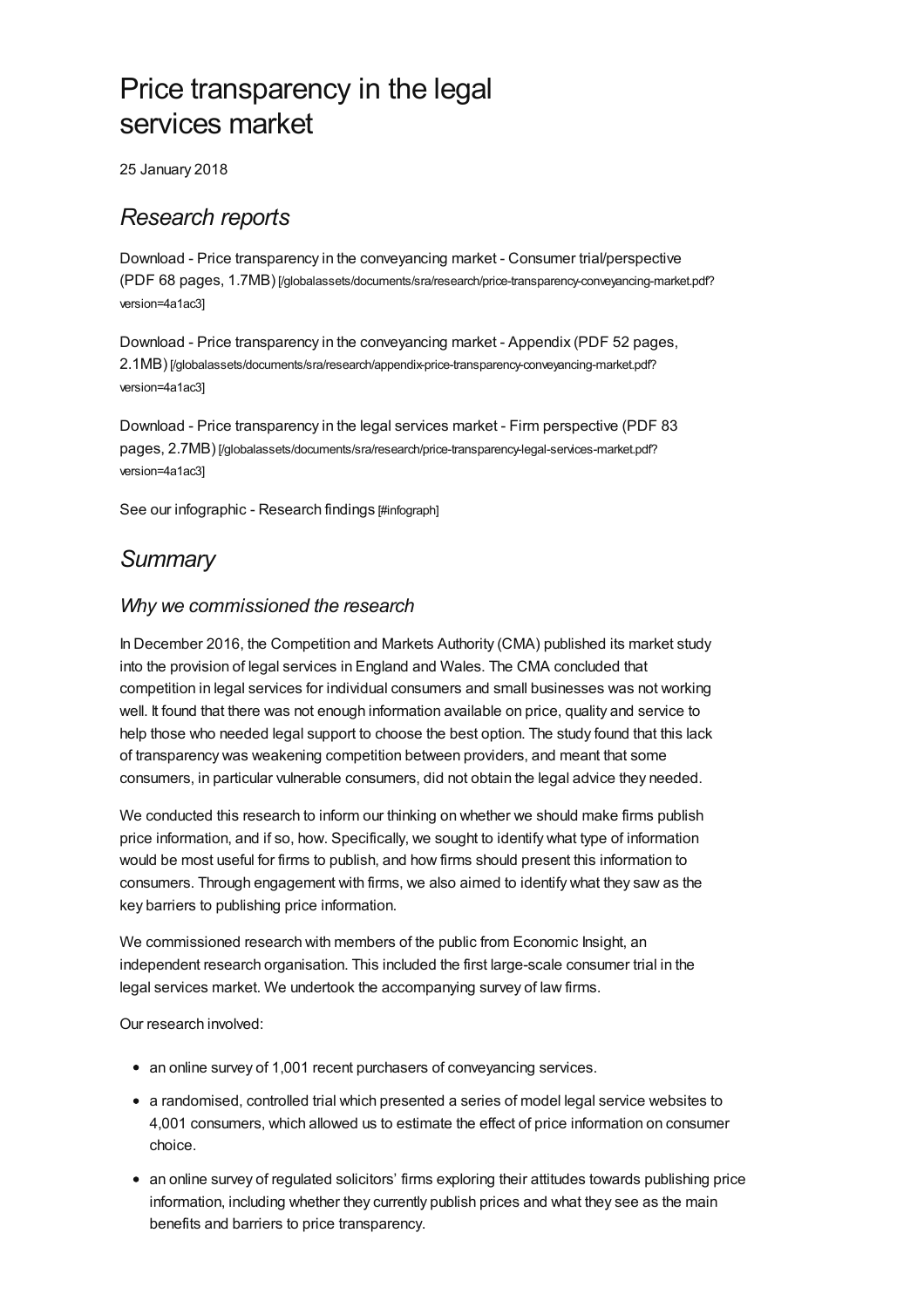A key recommendation of the CMA's report was for regulators to use consumer testing and behavioural research methods to assess the impact of policies aimed at increasing transparency in the market. The main method used in this research was a randomised, controlled trial, which is widely considered as the gold standard for policy evaluation and behaviourally-informed research, and this research is the largest of its kind in the legal market.

# *What did the research find?*

#### *Price and shopping around*

Respondents to our survey expressed a clear appetite for shopping around when purchasing legal services, with 66% saying they considered more than one solicitor when instructing conveyancing work and 71% spending more than an hour researching options.

The majority of respondents said that price information was not readily available, with only 15% being able to get price information without having to contact a solicitor directly for a specific quote or approaching a third party.

Our survey supported other research in showing a firm's reputation (42%) and price (32%) are the two most important factors when choosing a law firm, ahead of location (26%) and a personal recommendation (22%). Firms also made it clear that they think it is important for people to focus on a number of different factors such as quality and consumer protections when they choose their legal provider.

#### *Consumer trial*

The independent research showed that people are more likely to make good financial decisions when prices are more readily available, although some people still found it difficult. We saw no strong preference for a particular pricing model in the online trial. People were equally likely to choose a provider that offered fixed fees, hourly rates, or an estimate of costs. However, regardless of the way that price was presented, some participants found it difficult to make good price-related choices, with 58% of participants choosing one of the three better value options when presented with six providers.

#### *Effect of pricing model*

On the whole, participants were no better or worse at making good decisions depending on the pricing model that they were presented with. However, the longer that participants spent completing the task, the more likely they were to be influenced by the pricing model. In this case, we found that participants were more likely to select one of the better value options when presented with fixed fees as opposed to hourly rates.

#### *Effect of price presentation*

The way that price was presented on the website did significantly affect participant's ability to make good decisions. For example, 62% of participants made good choices when prices were readily available on the homepage of the website, compared to 57% of participants when prices had to be sought by filling out an online form (a 9% improvement).

#### *Firm survey*

In the firm survey, we found that most respondents did have a website (83%), while others were in the process of developing one. Only 18% of all firms advertise prices. Reasons for not publishing ranged from basing price on the needs of each client (53%), to not wanting competitors to see their prices (17%).

Of those firms that did advertise price, 70% of firms did so in order to make it easier for